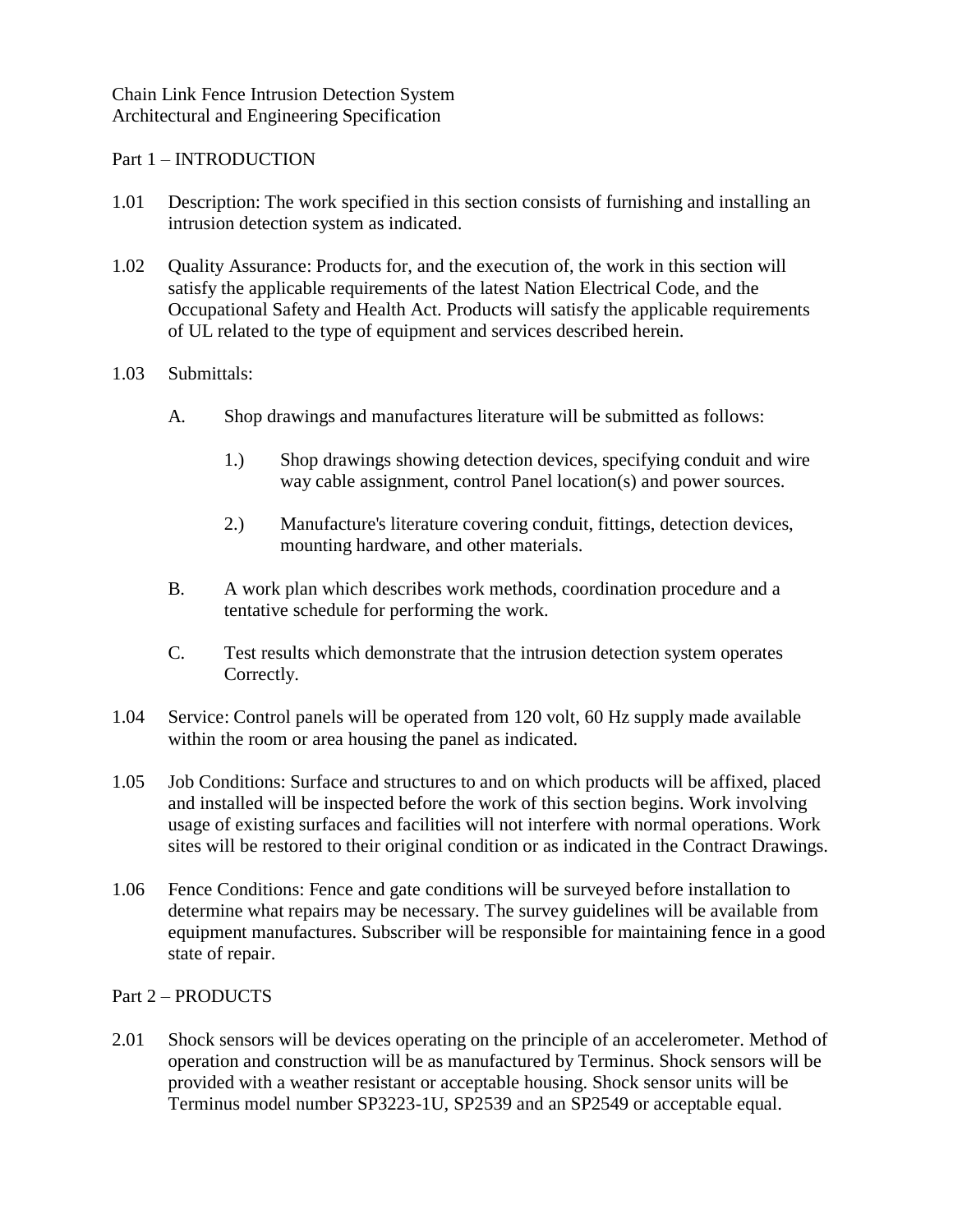- 2.02 Control Panel will be enclosed in a locking cabinet furnished with two keys and consist of one (or more as indicated) supervised sensor loop. Each loop will be capable of monitoring up to 50 shock sensors. The panel will include an adjustable event counter, an output SPDT failsafe relay(s) per zone with selectable automatic or latching output, multi-zone units shall incorporate a master SPDT failsafe relay, adjustable sensitivity, count interval and pulse width and necessary indicating devices to facilitate set up of the panel. The panel will be supplied with a power transformer for service from a 120 VAC, 60 Hz source. A battery pack capable of sustaining the intrusion detection system in service for a period of ten hours or more will be provided. The control panel will be a Terminus model number SP3274/73 four zone control or acceptable equal.
- 2.03 Sensor cable shall be stranded copper, twisted pair with a jacket, 18 AWG rated for 300 volt service, and UL approved Belden # 9740 or equal. If the loop distance is less than 1500 feet 22 AWG will be used.

## Part 3 – EXECUTION

- 3.01 Installation: Products will be installed, connected and interconnected as indicated and in accordance with the manufacture's printed installation instructions. Installation of conduits, shock sensors, conductors, boxes and wiring devices will be as indicated by the manufacture's installation manual. \*
- 3.02 Wiring Methods:
	- A. Twisted Pair cable will be installed between sensors as indicated or by the most direct route which minimizes exposure of cable to accidental damage or vandalism.
	- B. Electrical connections of sensor wires and twisted loop wire will be soldered and taped. These solder joints shall be made with a suitable rosin core solder and a soldering iron.
	- C. Wires terminated in the control panel will have spade lugs attached to them. These lugs will facilitate terminal connections at the control.
- 3.03 Shock Sensor Mounting Methods: Shock sensors are to be mounted where indicated according to manufactures recommendations. \*
- 3.04 Grounding of Fence: Whenever possible and particularly on areas of high lightning saturation, the fence should be grounded with a ground rod and appropriate clamp.
- 3.05 Control Panel Installation:
	- A. Control Panel will be mounted as indicated by the SP3268, SP3274 or SP3273 installation instruction Manual.